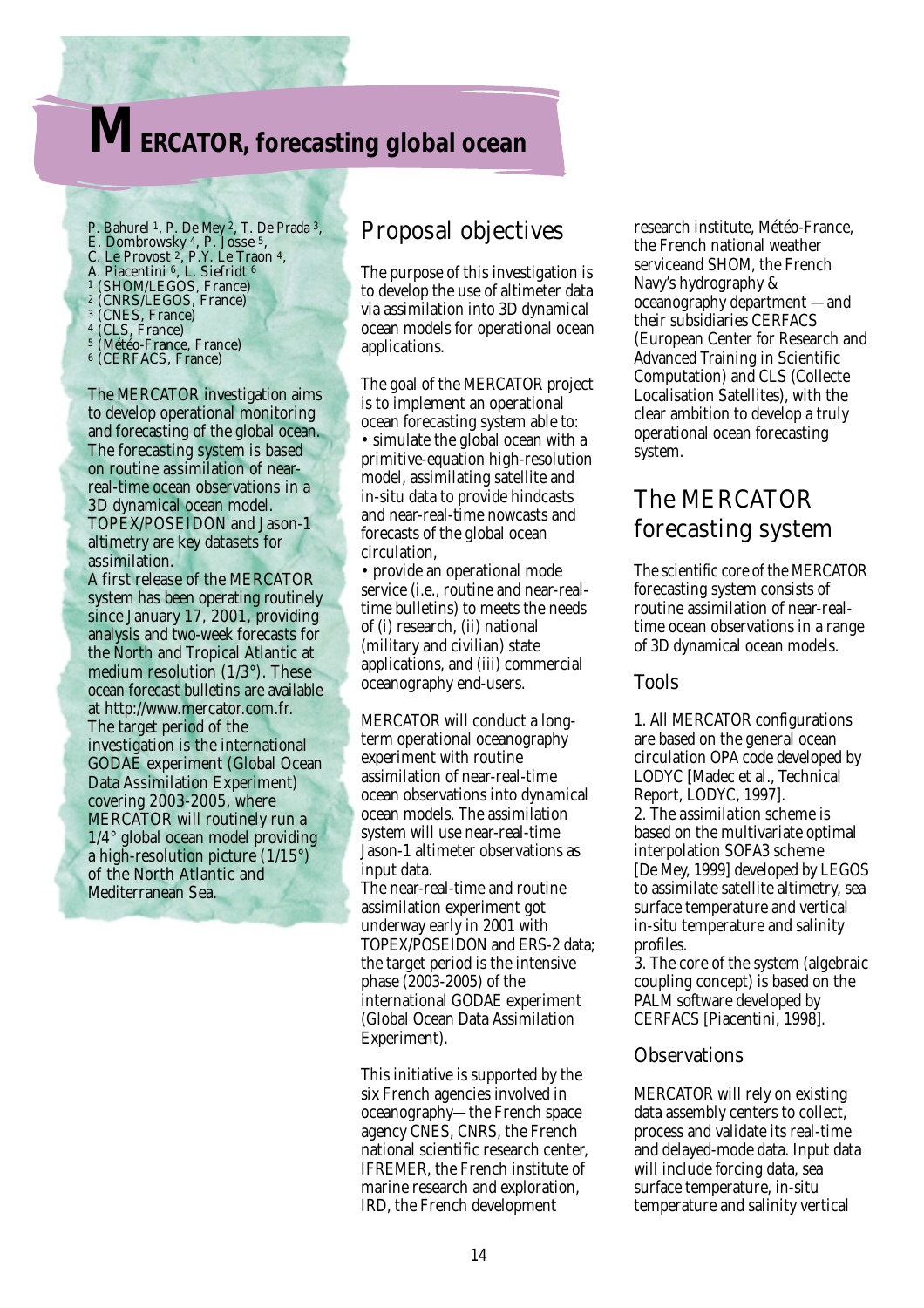

Figure 1: First Mercator bulletin. Sea surface topography in the North and Equatorial Atlantic. Two-week forecast for January 31, 2001.



Figure 2: Surface temperature and currents in the Gulf of Mexico and Gulf Stream region. Two-week forecast for February 7, 2001. (Example of routine Mercator production).

profiles and satellite altimetry. in-situ data—from ARGO profiling floats, XBT, TAO/PIRATA/TRITON arrays, and surface drifters—will be obtained from the CORIOLIS data center.

Multi-satellite Sea Level Anomaly altimeter data (along-track and maps) will be retrieved from the SSALTO/DUACS system at CLS. All altimeter data available in near-real time will then be considered: TOPEX/POSEIDON and ERS-2, then Jason-1 and ENVISAT, maybe ENVISAT.

#### Model configurations

For near-real-time and routine assimilation, MERCATOR will successively experiment with three ocean model configurations: 1. a basin medium-resolution configuration (1/3° horizontal resolution, 43 vertical levels) covering the North and Tropical Atlantic; this configuration, derived from the French Clipper project, will be operated as a demonstrator to provide ocean nowcasts and forecasts in the pre-GODAE phase (2001-2002),

2. a basin very-high-resolution configuration (5-to-7 km horizontal resolution, 43 vertical levels) covering the North Atlantic and Mediterranean Sea; this configuration, to be operated during the GODAE target phase (2003-2005), will focus on mesoscale processes, 3. a global medium-resolution configuration (1/4° horizontal resolution, 43 vertical levels) covering the global ocean; this configuration, to be operated during the GODAE target phase (2003-2005), aims to provide the best ocean state estimates for global ocean analysis and boundary conditions for regional models.

## Near-real-time ocean analysis and forecasts

The first prototype of the MERCATOR ocean forecasting system has been providing routine weekly ocean bulletins since January 17, 2001. Each ocean bulletin comprises: • global ocean analysis based on ocean observations, mainly nearreal-time TOPEX/POSEIDON and ERS-2 altimetry and in-situ T and S vertical profiles,

• North and Tropical Atlantic (20°S-70°N) analysis and two-week forecast, based on routine assimilation of near-real-time altimetry into the 1/3° MERCATOR Atlantic configuration.

Figure 1 shows the first forecast generated by the MERCATOR prototype on January 17, 2001 (two-week forecast of North Atlantic sea surface topography). MERCATOR ocean bulletins can be consulted at http://www.mercator.com.fr. Through this site, users have access to a range of maps and other information about the underlying variables of the ocean, such as velocity, salinity, temperature and sea level anomalies, which describe the ocean in all its dimensions. Information that gives us a closer insight into current and forecast ocean conditions from the sea surface to the sea floor, at regional or basin scale.

With its three-dimensional model of the ocean capable of assimilating